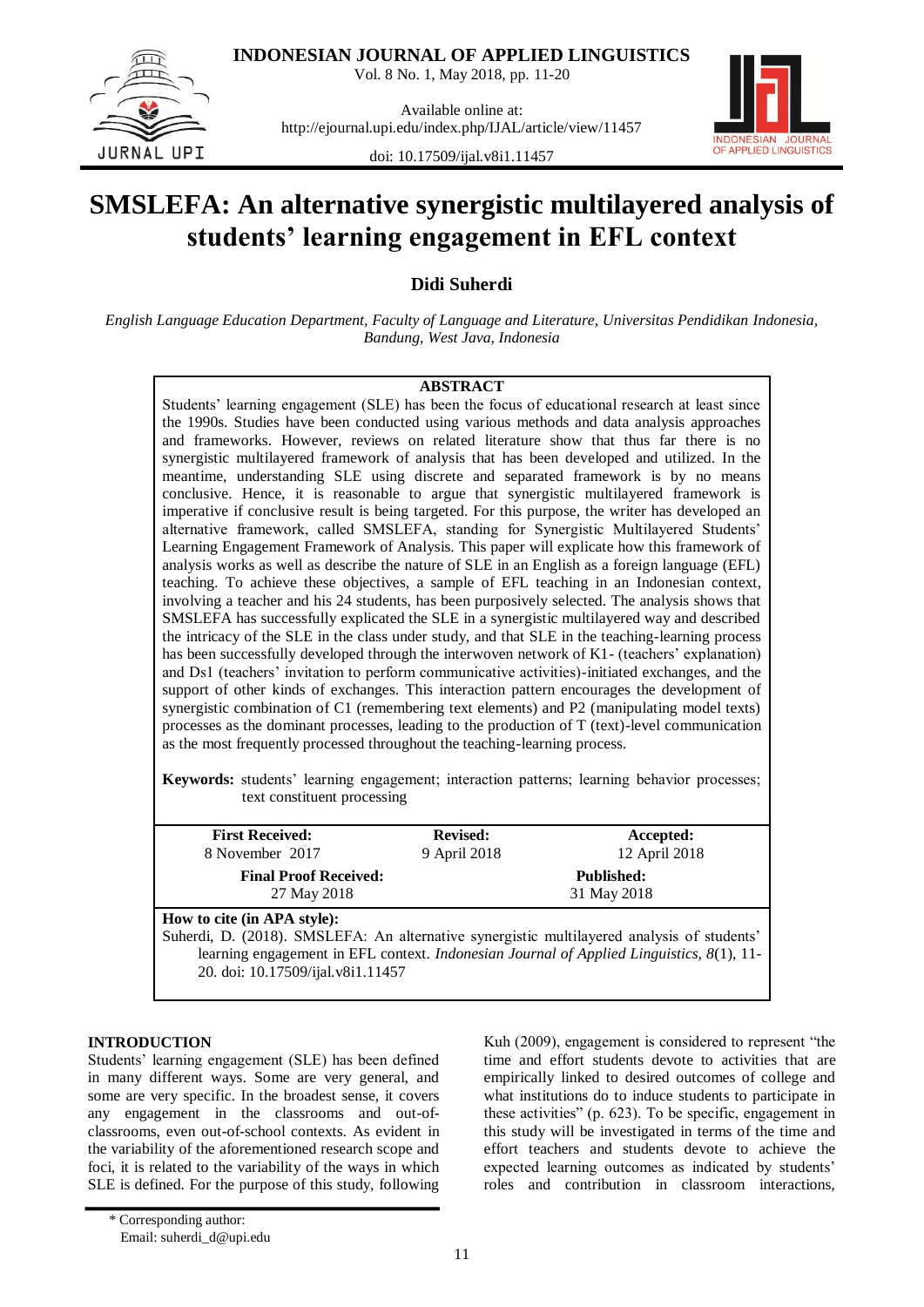learning behavior characteristics, and texts used in classroom communication.

There has been an increasingly growing interest in studying students' learning engagement (SLE) in recent research literature (Trowler, 2010; Henrie, Bodily, Manwaring, & Graham, 2015; Ko, Park, Yu, Kim, & Kim, 2016). Various topics have been the foci of different research projects carried out in the last fifteen years (see e.g. Zhao & Kuh, 2004; Carini, Kuh, & Kelin, 2006; Crook & Mitchell, 2012; Angelaina & Jimoyiannis, 2012; Boss, Angell, & Tewell, 2015; Tan & Hew, 2016). Zhao and Kuh (2004) examined the relationships between participation in learning communities and student engagement in a range of educationally purposeful activities of first-year and senior students from 365 4-year institutions; Carini, Kuh, and Kelin (2006) examined the extent to which student engagement is associated with experimental and traditional measures of academic performance, whether the relationships between engagement and academic performance are conditional, and whether institutions differ in terms of their ability to convert student engagement into academic performance; Crook and Mitchell (2012) investigated how SLE was realized in various learning spaces; Angelaina and Jimoyiannis (2012) investigated students' participation and learning presence in an educational blog implemented as a crossthematic inquiry activity; Boss, Angell, and Tewell (2015) assessed the success of Amazing Library Race in developing SLE in library orientation sessions; and Tan and Hew (2016) examined how the use of meaningful gamification affects student learning, engagement, and affective outcomes in a short, 3-day blended learning research methods class using a combination of experimental and qualitative research methods.

SLE, as indicated earlier, has been studied in different ways and perspectives. To have a comprehensive idea of the previous research coverage, Trowler's (2010) review has been chosen to serve as a reference for some relevant parts of the current study. Trowler managed to map the typologies of engagement, the responsibilities, and the targets, purpose, and parties involved, effects, influencing factors, as well as the strategies for the development of engagement. Based on the map, this research falls in the categories of those of small scaled, focused on teaching-learning processes, and intended to improve teaching-learning qualities. Hence, in terms of those aspects, there is nothing new in this research. However, in terms of the source of data and the instrument of data collection and analysis, this research is unequivocally critical, at least for the following reasons. First, the source of the data used in this research is the classroom discourse, i.e. the language used by teachers and students in a specific context, in this case in an Indonesian EFL context. As stated by Stubb (1976, p. 68), "ultimately, the classroom dialogue between teachers and pupils *is* the educational process, or, at least, the major part of it". He added, ―Other factors such as children's language, IQ, social class and home background, however important they may be as contributing factors, are nevertheless external, background influences" (Stubb, 1976, p. 68).

Second, the analysis system used is discourse analysis, as Chaudron (1988a, p. 15) highlighted, "The discourse analysis approach tends to describe each new shift in function, even within the segments of the discourse, whether utterances or turns. Also discourse analysis hierarchically groups the lower scales into the higher ones." In the meantime, other approaches to analysis, as Chaudron identified, "cannot account for such hierarchical structure in classroom interaction" (Chaudron, 1988a, p. 15).

Third, the data analysis framework, SMSLEFA (to be elaborated later in the Method section), is developed based on Hallidayan (Halliday, 1961, 1975, 1985, 1994, 2010) systemic functional linguistic meta-functions (ideational, interpersonal, and textual). As highlighted by Matthiessen (2012, p. 438):

As the theoretical and descriptive power and potential of SFL continued to grow, researchers were able to address problems in a growing number of areas outside linguistics in the 1960s and the  $1970s$  — including education (e.g. Halliday, McIntosh & Strevens, 1964), translation (e.g. Catford, 1965), and computation (e.g. Winograd, 1972; Davey, 1978). This ability to engage with problems that lie outside linguistics itself is in fact related to the different disciplinary currents that have informed and become part of SFL, including anthropology, anthropological linguistics, sociology, educational theory, neuroscience, computational linguistics, and AI. Thus SFL has always been developed in dialogue with other disciplines; it has always been "permeable", as Halliday (1985: 6) puts it: "a salient feature in the evolution of systemic theory: its permeability from outside ... systemic theory has never been walled in by disciplinary boundaries".

The fact that SMSLEFA is developed based on SFL (Systemic Functional Linguistics) principles, especially the concepts of language meta-functions, as will be elaborated later, lends itself to powerful, synergistic, comprehensive, and united multilayered analysis. The writer's review of Trowler's (2010) work did not lead him to anything related to the use of discourse analysis, systemic functional linguistics, or classroom discourse. This convinces the writer that studying SLE in this perspective is not only interesting but also critical for the search of the nature of SLE, especially from the classroom communication perspective.

In Asia contexts, including that of Indonesia, the significance of this study is also confirmed. The writer's review of the *Journal of Asia TEFL* and *TEFLIN Journal* in the last five years shows that research on this area has not been established. From those volumes, there are only three articles written on this topic in the former and one in the latter. To make it worse, no article in the journals is written using the term *engagement*. To be specific, two articles use *interaction*, one uses *involvement,* and the other uses the term *participation*. Those terms are indeed related to, but, as Trowler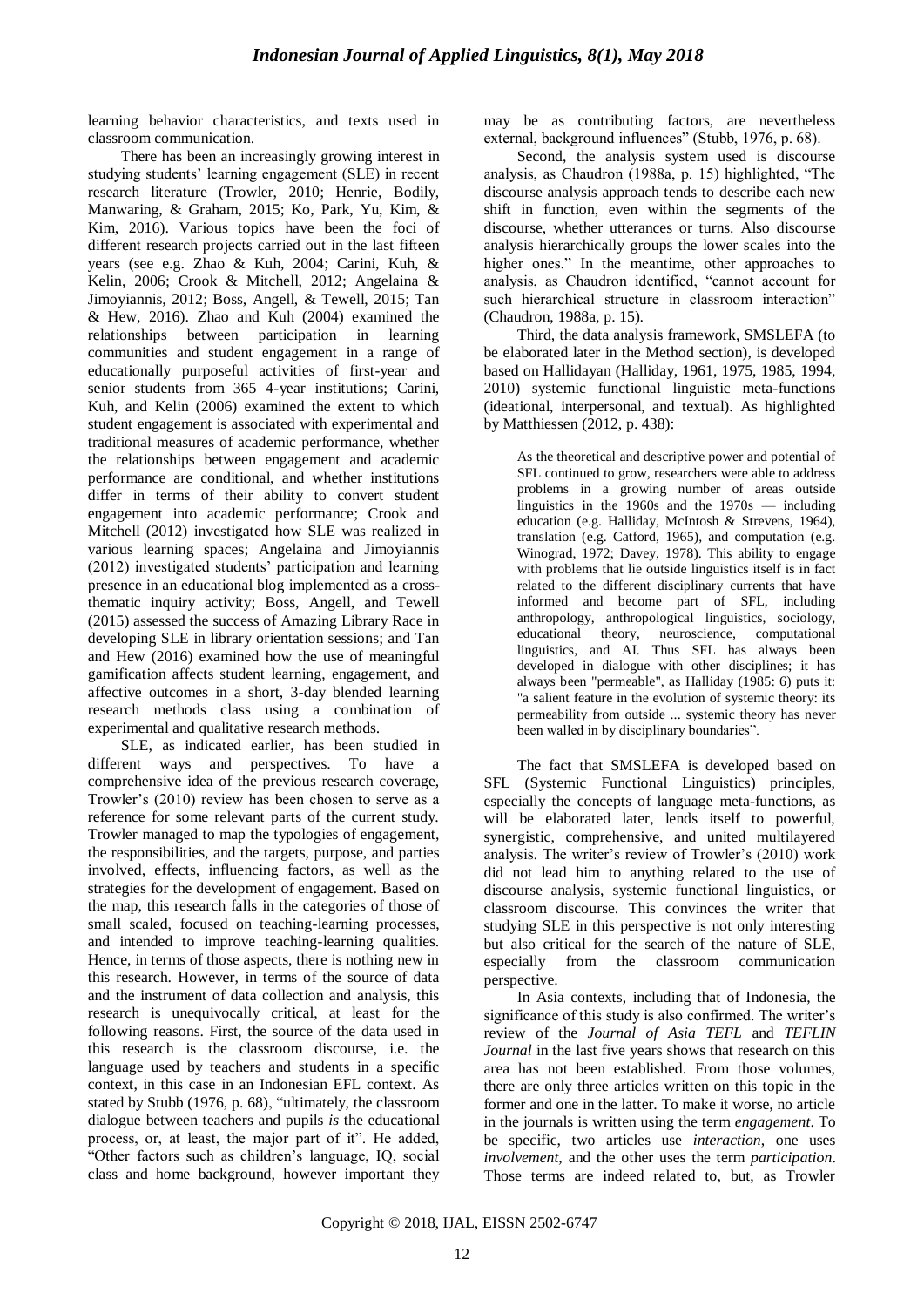$(2010, p. 5)$  identified, narrower than "engagement." The four articles are the works of Day (2015), Wang (2017), Utami, Saukah, Cahyono, and Rachmajanti (2017), and Suryati (2015).

Day's (2015) work is an attempt to determine if an activity involving primary and secondary responders would help the 15 subjects of the study participate in discussion of a particular student's presentation. Wang (2017) ascertained the relationship between students' perception and students' communication motivation and students' communication apprehension. In the meantime, Utami et al. (2017) examined levels of involvement in teachers' CPD (Continuous Professional Development) in the contexts of portfolio-based teachers' certification program in Indonesia.

In the meantime, Suryati's (2015) was concerned with classroom interaction strategies employed by English teachers at lower secondary schools. In terms of the data analysis framework, i.e. discourse analysis, it is related to the current study. She employed Sinclair and Coulthard's (1975) IRF pattern analysis, which serves as the starting point of SMSLEFA's development history.

In *TEFLIN Journal*, there are two articles that, to some extent, are related to the current study, i.e. that of Emilia and Hamied (2015) and that of Tulung (2013). Emilia and Hamied (2015) examined how systemic functional linguistic genre pedagogy (SFLGP) can help develop students' ability in English and their perceptions about the teaching program. Meanwhile, Tulung's (2013) was concerned with oral discourse produced by medical students, including L2 and L1, in relation to communicative tasks and the EFL contexts. The former has to do with the current study in the way it employs SFL as its basis; however, it has nothing to do with SLE. As for Tulung's, it concerns oral discourse as the product of certain communicative tasks in EFL contexts. It says nothing about SLE.

To sum up, it is clear that the studies available are still far from being well-established if they are to be included in the studies of SLE. Both the coverage and the depth are by no means exhaustive. Hence, studying SLE by the way of revealing the qualities of studentsteachers, and students-students interaction patterns, students learning behavior, and students' language in synergetic ways is imperative.

#### **METHOD**

#### **Contexts and Participants**

The study utilized a sample of a teaching program that has been purposively selected. The class consists of an Indonesian senior high school teacher and 24 students involved in teaching-learning processes dealing with talking about news items in the context of genre-based teaching English as a foreign language in Indonesia.

## **Data Collection Instrument**

The data were collected through a series of activities, starting from recording teaching-learning processes, observation, and field note taking. The recording was carried out to document the teaching programs to enable analysts to get the details of each shift and activity in the teaching-learning processes under study. In the meantime, the other two instruments (observation and field note) were only used to support the primary data, i.e. the recording. Observation was used to help understand the data of the real teaching contexts; while field note was used to record important incidents during the teaching-learning processes so that SMSLEFA can be used properly in analyzing classroom discourse recorded.

#### **Data Analysis**

The data collected were then analyzed according to their nature and function. The main data, i.e. classroom discourse as recorded in the teaching-learning process recordings were then analyzed using SMSLEFA (Synergetic Multilayered Students' Learning Engagement Framework of Analysis). Meanwhile, the other data were used to complement the main data and were analyzed qualitatively in accordance with the effort of making the analysis exhaustive.

To give clearer ideas on the data analysis process, especially through SMSLEFA, concise explanation will be presented in the rest of this section. SMSLEFA was developed based on systemic functional linguistic metafunctions. Like language meta-functions, SMSLEFA consists of three layers, i.e. learning interaction (LI), learning behavior (LB), and learning texts (LT) or the language used in the classroom teaching.

#### **Analyzing LI**

As SFL analysts take interpersonal meta-function as the function that deals with the social and power relations among language users (See, e.g. Halliday & Hassan, 1985; Butt, Fahey, Spinks, & Yallop, 1995), SMSLEFA takes LI as the layer that helps manifest the role relationships among interactants in classroom discourses. To be specific, this layer is concerned with the power relationships between teachers and students, and students and students. In analyzing this layer, the writer adopts systemiotic approach to classroom discourse analysis, which is developed based on the work of Sinclair and Coulthard (1975), Berry (1981a, b, c, 2014), Martin (1985), and Ventola (1987, 1988a, 1988b). To give readers clear ideas of the framework of analysis in this approach, a concise, yet comprehensive explanation will be presented in this section. The explanation will be presented in a chronological order, from Sinclair and Coulthard (1975) to Ventola (1988a, 1988b).

One of the seminal contributions of Sinclair and Coulthard's (1975) work to discourse analysis is IRF pattern of exchanges, emerging in their data. This has helped many researchers analyze classroom discourses (see e.g. Suryati, 2015). However, some researchers, among others, Berry (1981a, 1981b), found that this pattern could not match more complex classroom discourses, in which exchanges go beyond teachers'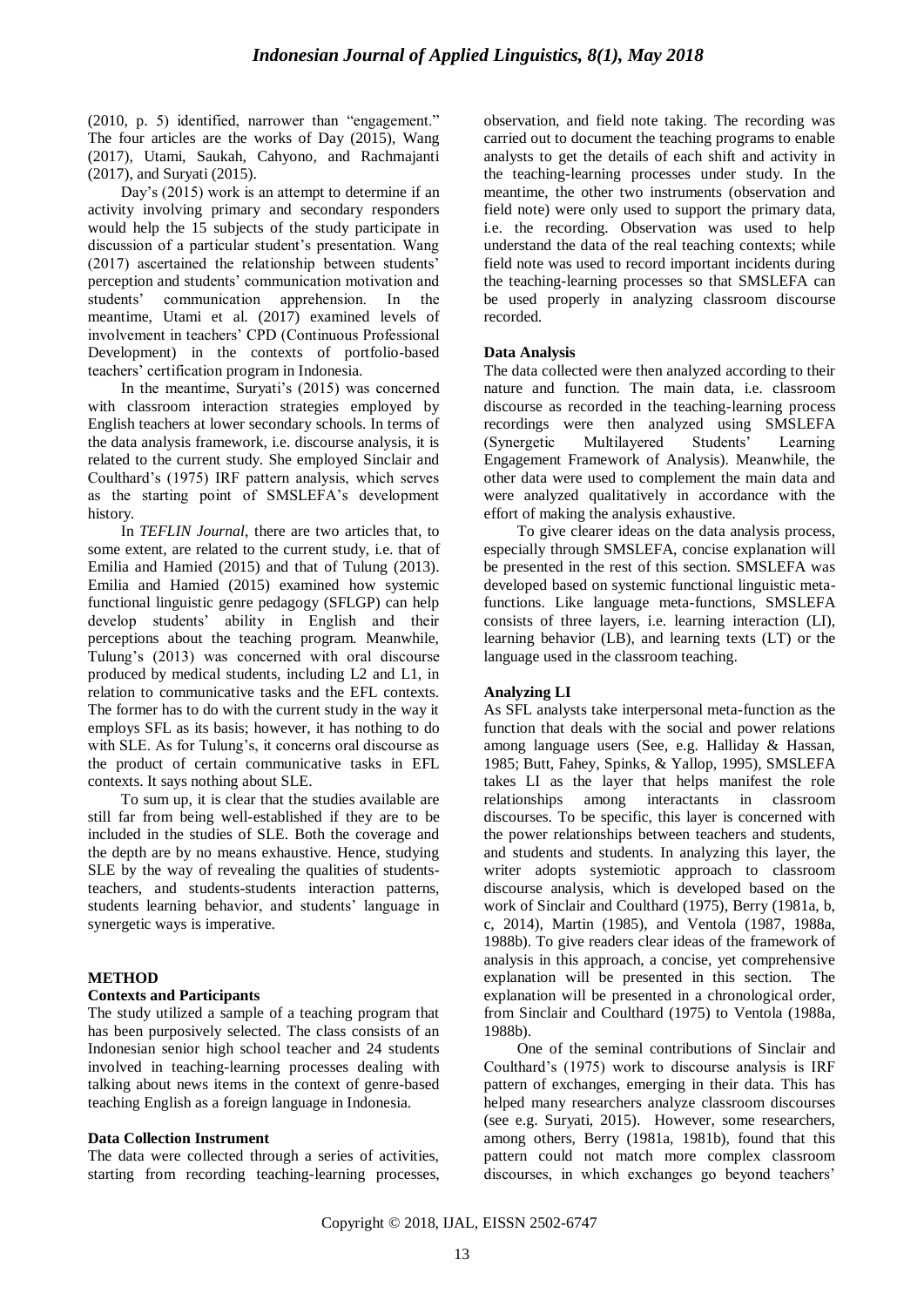initiation, students' response, and teachers' follow-up (IRF). As an alternative, Berry proposes a multilayered framework of analysis based on language metafunctions developed by Halliday and his disciples and followers (see e.g. Martin, 1985; Matthiessen, 2012). Instead of IRF, Berry proposed a different system of exchange network and representation as Dk1  $\wedge$  K2  $\wedge$  K1  $^{\wedge}$  K2f  $^{\wedge}$  K1f, in which if K stands for knowledge or knower, 1 for primary, and 2 for secondary and D for delaying and  $\wedge$  for followed by, the representation may be read as the teacher may sometimes delay his/her role as the primary knower in the interaction (Dk1), or ask question rather than giving/transferring information. The question is a testing one, not a genuine one.

The second move is K2 which may be read as "secondary knower's response/initiation" to the question asked; and K1 as "primary knower delivers/confirms the information". In a simpler word, the teacher may then confirm by saying "OK/Right/Excellent" or other kinds of semiotic signs of stamping the "knowledge". In the meantime, K2f is a follow-up or comment given by secondary knower, and K1f is a follow-up for or a comment by primary knower on secondary follow-up or comment. The whole exchange may be exemplified by the following teacherstudents dialog:

Example 1

| Dk1 |     | T: S3, what does Dk1 represent? |
|-----|-----|---------------------------------|
| K2  | S3: | A teacher question? [doubtful]  |
| K1  |     | T: Good. That's right.          |
| K2f | S3: | Oh.                             |
| K1f |     | T: Yes. Right.                  |
|     |     |                                 |

Martin's (1985) work help improve Berry's system by adding to it ways of identifying dynamic moves. Hence, now there are two move systems that may work together in an exchange. Dynamic moves differ from synoptic ones in that they can only operate when there is a problem in the flow of synoptic moves. Example 2 may illustrate these phenomena.

Example 2

| Dk1            | T:  | S3, what does Dk1 represent?     |
|----------------|-----|----------------------------------|
| r0             | S3: | $\left[\ldots4\ldots\right]$     |
| Clue           | T:  | Is it a question or a statement? |
| K <sub>2</sub> | S3: | A question                       |
| Relf           | T:  | Whose question?                  |
| Clf            | S3: | Teacher                          |
| K1             | T:  | That's right.                    |
|                |     |                                  |

Different from the dialog in Example 1, in Example 2 we see not only synoptic (Dk1, K2, and K1), but also dynamic moves (r0, clue, rclf, and clf). In the meantime, Ventola's (1987) work helps improve this system by incorporating the notions of unit move and unit move complex. In many cases, interactants repeat certain expression in a single whole, without pause. To give readers a clear idea, see Example 3.

The exchange is now far more complex than that in Example 1. In Example 3, we have four successive questions (hence, 4 Dk1s). However, different from those in Example 2, they are in a single whole. No pause exists among the questions. In other words, they are in a single complex, or they are not four unit moves, but rather one single unit move complex.

Example  $3$ <br>Dk1  $1$ 

| Dk1            |      | T:  | S3, what does Dk1 represent?     |
|----------------|------|-----|----------------------------------|
| Dk1            | $=2$ |     | What does Dk1 represent?         |
| Dk1            | $+3$ |     | Sometimes teachers do a DK1      |
|                |      |     | rather than a K1                 |
| Dk1            | x4   |     | So, what is DK1 in our daily     |
|                |      |     | conversation?                    |
| r()            |      | S3: | $\left[\ldots, 4 \ldots\right]$  |
| Clue           |      | T:  | Is it a question or a statement? |
| K <sub>2</sub> |      | S3: | A question                       |
| Relf           |      | T:  | Whose question?                  |
| Clf            |      | S3: | Teacher                          |
| K1             |      | T:  | That's right.                    |

Based on Berry's ESN, standing for Exchange Network System (Ventola, 1988b, p. 54) and its Realization Statement (Ventola, 1988b, p. 98) and apart from those of the exchanges presented in Examples 1, 2, and 3, there are some possible acceptable patterns of exchanges of knowledge (K) in classroom discourse, including:

Dk1-initiated exchanges: Dk1 ^ K2 ^ K1 ^ K2f ^ K1f Dk1 ^ K2 ^ K1 ^ K2f Dk1 ^ K2 ^ K1 K2-initiated exchanges: K2 ^ K1 K2 ^ K1^ K2f K2 ^ K1 ^ K2f ^ K1f K1-initiated exchanges: K1 ^ K2f K1 ^ K2f ^ K1f

In actions- and skills-oriented exchanges, similar patterns may be found in classroom discourses with different labels, A for action and S for skills. For extensive elaboration of these patterns, see Suherdi (2009).

In their articles, Berry (1981a, 1981b, and 2014), Martin (1985), and Ventola (1987, 1988a, 1988b) used natural conversation samples to exemplify their ideas. The writer managed to interweave all these phases of the development and adapt the framework of analysis to suit classroom discourse. For more detailed and elaborate explanation, readers may read Love and Suherdi (1996) and Suherdi (1994, 2009).

#### **Analyzing LB**

In SFL, ideational metafunction is concerned with human experience and in language it is realized through transitivity system (see, e.g. Halliday, 2007). Analogous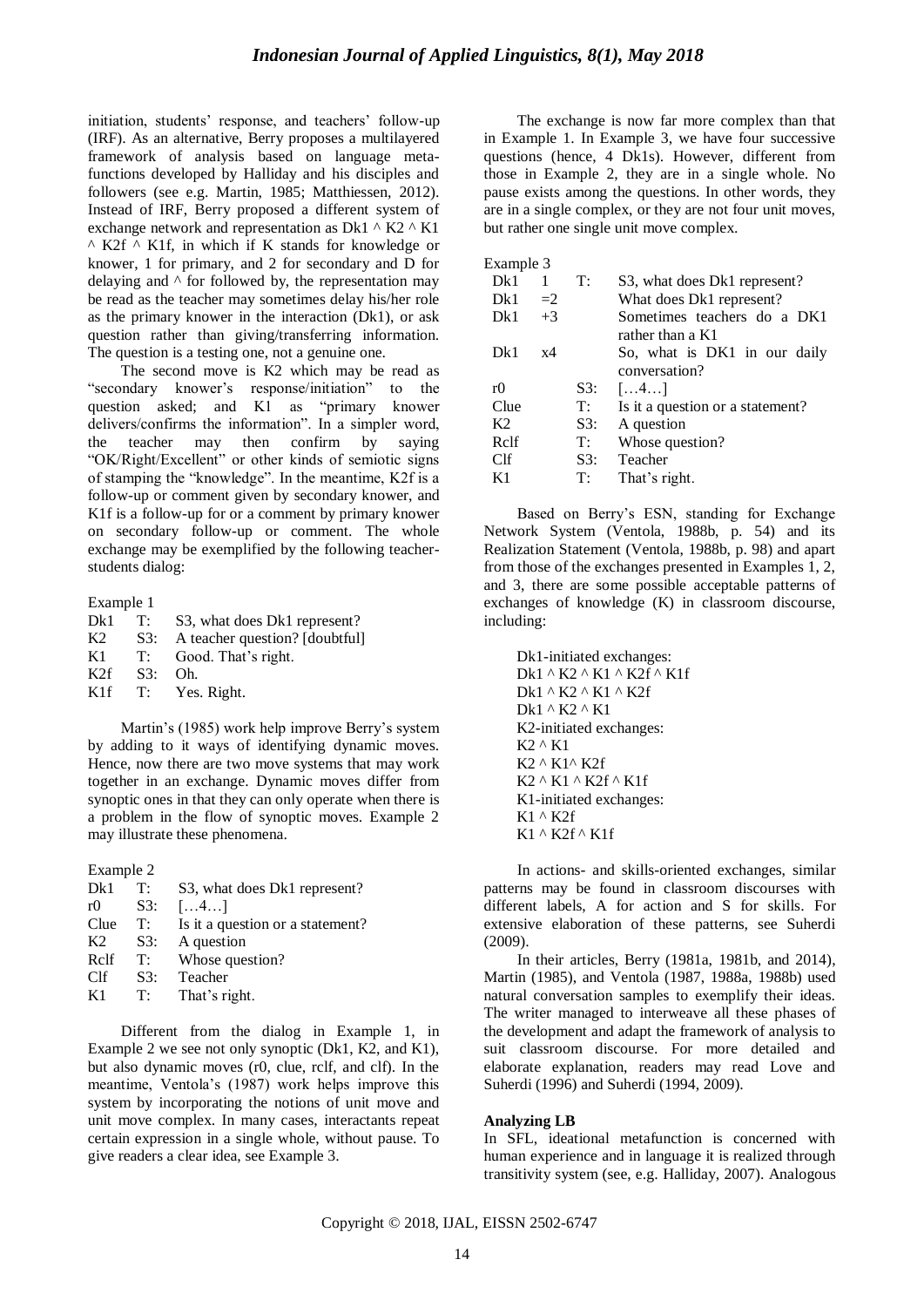to the system, the second layer, LB, is concerned with the learning behavior performed by the students as evident in the classroom discourse. In analyzing LB, the activity carried out in each will be examined and fitted to Bloom's (Kratwhol, 2002) cognitive domain taxonomy and affective domain taxonomy (Kratwhol, Bloom, & Maisa, 1973), and Dave's (1975) psychomotor domain taxonomy.

As this layer is synergetically related to the first layer, its analysis rests on the result of LI's analysis. Based on the label of the moves, the category of an exchange can then be determined, whether it is a Koriented, A-oriented, or an S-oriented. This identified category leads to students' learning behavior processes. K corresponds to cognitive (C), A, to some extent informs students' affective (A), and S corresponds to Psychomotor (P) behaviors. Cognitive domain includes remembering, understanding, applying, analyzing, evaluating, and creating (Kratwhol, 2002); affective domain includes receiving phenomena, responding to phenomena, valuing, organizing, and characterizing (Kratwhol, Bloom, & Maisa, 1973); and psychomotor domain includes imitating, manipulating, précising, articulating, and naturalizing (Dave, 1975).

To get more detailed idea of the learning behavior that may be found in real classroom practice, see Figure 1.

As shown in Figure 1, in cognitive domain, there are six levels of learning behavior (remembering, understanding, applying, analyzing, evaluating, and creating), symbolized by C, standing for cognitive, followed by numbers (1 to 6), indicating the levels of complexity of the processes involved in the behavior.

In the meantime, Affective Domain consists of five behaviors. The detailed list of the behavior can be seen in Figure 2.

Figure 2 presents five levels of affective domain of learning behavior, i.e. receiving, responding, valuing, organizing, and characterizing.

Last, but not least, Psychomotor Domain also includes five levels of complexity. To get a detailed picture, see Figure 3.

As shown in the figure, psychomotor domain covers imitating (P1), manipulating (P2), précising (P3), articulating (P4), and naturalizing (P5).

| <b>Behavior</b>             | Symbol         | Specific Behavior                                                           |  |  |
|-----------------------------|----------------|-----------------------------------------------------------------------------|--|--|
| Remembering                 | C1             | Recognize, recall                                                           |  |  |
| Understanding               | C <sub>2</sub> | Interpret, exemplify, classify, summarize, compare, infer, explain,         |  |  |
| Applying                    | C <sub>3</sub> | Execute, implement                                                          |  |  |
| Analyzing                   | C4             | Differentiate, organize, attribute                                          |  |  |
| Evaluating                  | C5             | Check, critique                                                             |  |  |
| Creating                    | C <sub>6</sub> | Generate, plan, produce                                                     |  |  |
|                             |                | Figure 1 Cognitive Domain                                                   |  |  |
|                             |                |                                                                             |  |  |
| <b>Behavior</b>             | Symbol         | Specific Behavior                                                           |  |  |
| Receiving                   | A1             | Differentiate, accept, listen (for), respond to.                            |  |  |
| Responding                  | A2             | Comply with, follow, commend, volunteer, acclaim                            |  |  |
| Valuing                     | A3             | Increase measured proficiency in, relinquish, subsidize, support, debate    |  |  |
| Organizing                  | A4             | Discuss, theorize, formulate, balance, examine                              |  |  |
| Characterizing              | A5             | Revise, require, be rated high in the value, avoid, resist, manage, resolve |  |  |
|                             |                | Figure 2 Affective Domain                                                   |  |  |
|                             |                |                                                                             |  |  |
| Behavior                    | Symbol         | Specific Behavior                                                           |  |  |
| Imitating                   | P <sub>1</sub> | Copy, follow, mimic, repeat, replicate, reproduce, trace                    |  |  |
| Manipulating                | P <sub>2</sub> | Act, build, execute, perform                                                |  |  |
| Précising                   | P <sub>3</sub> | Calibrate, demonstrate, master, perfectionism                               |  |  |
| Articulating                | P <sub>4</sub> | Adapt, construct, combine, create, customize, modify, formulate             |  |  |
| Naturalizing                | P <sub>5</sub> | Create, design, develop, invent, manage, naturally                          |  |  |
| Figure 3 Psychomotor Domain |                |                                                                             |  |  |

#### **Analyzing LT**

In SFL, textual metafunction is concerned with the creation of text (See, e.g. Halliday, 1981). In analyzing LT, SMSLEFA views teacher's and students' texts in a Theme/Rheme or Given/New perspective. This means that the teacher's texts determine or lead students' ones. When teachers expect one word answers, students will normally provide one word answers, one phrase with one phrase, sentences with sentences, and texts with texts. In other words, in the analysis, LT will be examined in terms of text constituents (syllables, words, phrases, sentences, or texts).

To sum up, there are two data analysis techniques used in this study, i.e. SMSLEFA used to analyze the discourse recorded from the purposively selected classrooms, and qualitative data analysis to deal with data from field notes and FGD notes.

#### **FINDINGS AND DISCUSSION Findings**

### *Interaction patterns*

The first layer, LI, as stated earlier, is analyzed using systemiotic approach to classroom discourse analysis. The data in the lesson have been summarized in Table 1.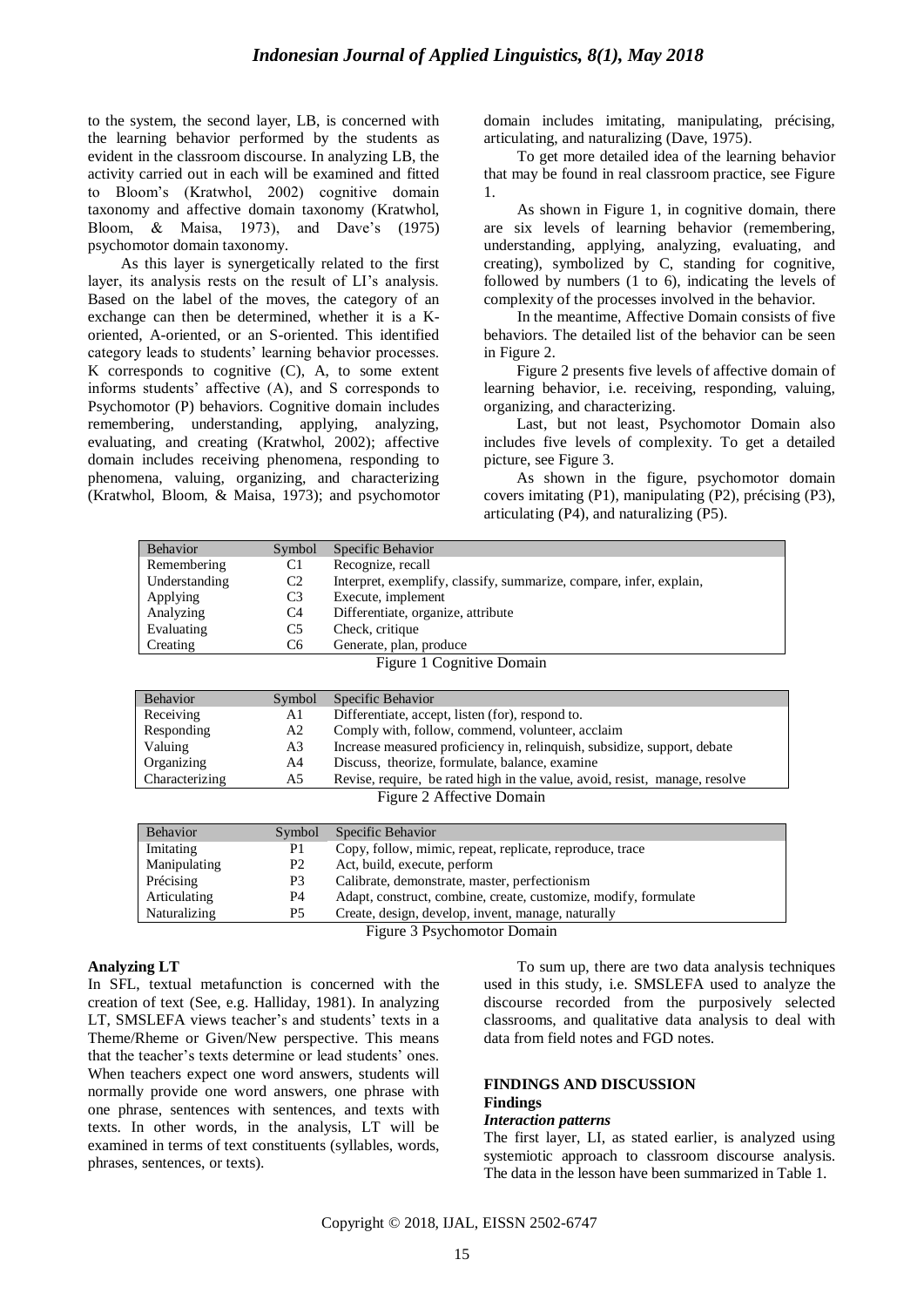From Table 1, we can see that S-oriented exchanges form the majority (53.58%) of the exchanges in the lesson. This is also indicated by the time devoted to this kind of exchanges, which is far above that devoted to K-oriented and A-oriented. This indicates that the teacher's main concern was students' skills in talking about news items. To establish these skills, the teacher utilized explanations, illustrations, and examples prior to skill-oriented exercises. The fact that Ds1 is dominant indicates that students performed their communicative skills as commanded by the teacher. To illustrate this case, see Example 4.

|            | <b>Exchange</b><br><b>Type</b> | <b>Number</b> | %      | <b>Note</b> |
|------------|--------------------------------|---------------|--------|-------------|
|            | K1-initiated                   | 30            | 21.43  |             |
| K-oriented | K2-initiated                   | 2             | 1.42   |             |
|            | Dk1-initiated                  | 23            | 16.43  |             |
|            | Sub-total                      | 55            | 39.28  |             |
|            | S <sub>1</sub> -initiated      | 9             | 6.44   |             |
| S-Oriented | S <sub>2</sub> -initiated      | 0             | 0.00   | Lowest      |
|            | Ds1-initiated                  | 66            | 47.14  | Highest     |
|            | Sub-total                      | 75            | 53.58  |             |
|            | A1-initiated                   | 3             | 2.14   |             |
| A-oriented | A2-initiated                   |               | 0.71   |             |
|            | Da1-initiated                  | 6             | 4.29   |             |
|            | Sub-total                      | 10            | 7.14   |             |
|            |                                | 140           | 100.00 |             |

| Table 1 Data of students-teacher interaction patterns |  |
|-------------------------------------------------------|--|
|-------------------------------------------------------|--|

Example 4

| 47 | Ds 1            | T       | Yes, please                                                      |
|----|-----------------|---------|------------------------------------------------------------------|
|    | S <sub>2</sub>  |         | $S5 + S6$ (S5 and S6 are ready to have a                         |
|    |                 |         | <i>conversation</i> )                                            |
|    |                 |         | S6: Hi. Good morning, how are                                    |
|    |                 |         | you?                                                             |
|    |                 |         | S5: Hi. I'm fine thank you, how                                  |
|    |                 |         | about you?                                                       |
|    |                 |         | S6: I'm fine. Did you watch                                      |
|    |                 |         | <i>Liputan</i> 6 last night?                                     |
|    |                 |         | $S5:$ No, why?                                                   |
|    |                 |         | S6: We have another landslide                                    |
|    |                 |         | S5: Landslide again?                                             |
|    |                 |         | S <sub>6</sub> : YES                                             |
|    | S1              | T       | Very good                                                        |
|    | S <sub>2f</sub> | $S_{S}$ | Yeeeeeeeeeeeee<br>(Other                                         |
|    |                 |         | students give them<br>big<br>$\mathfrak{a}$<br><i>applause</i> ) |

Example 4, which is Exchange 47 in the lesson, illustrates how Ds1-initiated exchanges are performed in the lesson. In the example, two students nominated to perform the dialog learnt did their parts, starting with the teacher's invitation (Ds1), followed by students' performance (S2) and teacher's evaluation (S1), and ended up with other students' appreciation (S2f). This kind of exchange, as stated earlier, is the most dominant one in this lesson.

This kind of exchange is normally preceded by an S1-initiated exchange as a way of presenting the model, usually carried out by the teacher. See Example 5. The Indonesian texts (in italic) used by the teacher has been retained in the example to guarantee the authenticity of the texts. Translation and clarification will then be presented in discussing the exchange.

| zxample |  |
|---------|--|
|---------|--|

| 32 | -S1 |            | $1$ T | Tidak dipotong "saya-makan-ikan-             |
|----|-----|------------|-------|----------------------------------------------|
|    |     |            |       | asin".                                       |
|    | S1  | $\equiv$ 2 |       | Tidak pernah dipotong-potong                 |
|    | S1  | $=$ 3      |       | "Did you watch <i>Liputan</i> 6 last night?" |
|    | S1  | $+4$       |       | "Did you watch Liputan 6 last night?"        |
|    |     |            |       | "No, why?"                                   |

Prior to Exchange 47, in Example 5, which is Exchange 32, the teacher was trying to model the way students were expected to pronounce the expressions in the conversation. He said ‗*tidak dipotong*' which literally means 'do not segment the pronunciation' like if they pronounce the Indonesian sentence ‗*sayamakanikanasin*' which is written as ‗*saya makan ikan asin*' in written form. He was trying his best to lead students to excellent performance. This is indicated by his use of unit move complex, consisting of four clauses, two of which were repetitions of the preceding clauses (symbolized by = in =2 and =3), and one was an addition for the information in the preceding clause (symbolized by  $+$  in  $+4$ ).

What K-oriented exchange shows is also pedagogically interesting. The fact that the number of K1-initiated is dominant, larger than that of Dk1- and K2-oriented exchanges, is consistent with the role of the lesson as the one that lays the foundation of students' ability in understanding and making the best use of news items in their daily communication. The teacher was consistently doing his best in explaining the ways students were expected to develop their ability in talking about news that they hear or watch in their daily life.

Last, the data of A-oriented exchanges show that the teacher used very little non-verbal exchanges in managing the class teaching activities, like 'go back to your seats', ‗work in pair', etc. With this policy, he could concentrate on developing students' communicative skills.

#### **Learning behavior**

As stated earlier, LB will be analyzed using Bloom's taxonomy as the basis of analysis. The result of the analysis is summarized in Table 2.

Table 2 tells us that the number of P-processes which outweighs the other two processes is consistent with the dominance of S-oriented exchanges in the LI. In other words, the teacher puts emphasis on communicative skills development, which is psychomotor in nature, with the help of cognitive and affective processes. The fact that P3, précising, is the most dominance in this lesson may, again, indicate the teacher's focus on helping students develop high standard of communicative competence. P1 and P2, in this context, were developed to lay the foundations for the higher level of communicative skills, P3, P4, and P5. Unfortunately, P4 and P5 could not be developed in this lesson because the foundation was not yet firm. To illustrate the finding, see Example 6.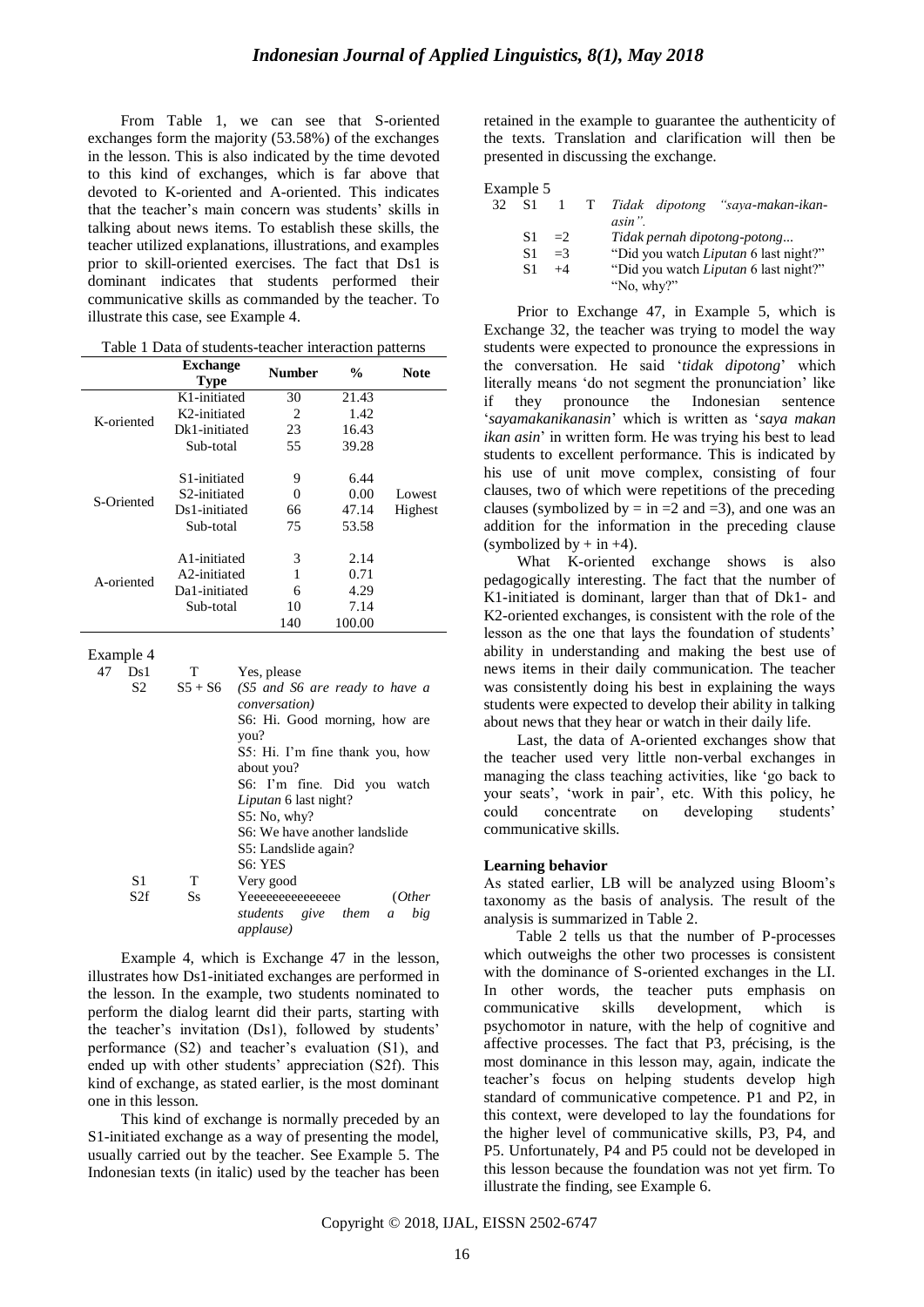|                          | Processes / Exchange type | Number       | $\frac{6}{9}$ | <b>Note</b> |
|--------------------------|---------------------------|--------------|---------------|-------------|
|                          | Remembering (C1)          | 48           | 24.24         |             |
|                          | Understanding (C2)        | 15           | 7.58          |             |
|                          | Applying $(C3)$           | 1            | 0.51          |             |
| Cognitive<br>Process     | Analyzing (C4)            | $\Omega$     | 0.00          |             |
|                          | Evaluating (C5)           | $\Omega$     | 0.00          |             |
|                          | Creating $(C6)$           | $\Omega$     | 0.00          |             |
|                          | Sub-total                 | 64           | 32.32         |             |
|                          |                           |              |               |             |
|                          | Receiving (A1)            | 23           | 11.62         |             |
|                          | Responding (A2)           | 29           | 14.64         |             |
| Affective                | Valuing (A3)              | 3            | 1.51          |             |
| Processes                | Organizing (A4)           | $\Omega$     | 0.00          |             |
|                          | Characterizing (A5)       | $\Omega$     | 0.00          |             |
|                          | Sub-total                 | 55           | 27.78         |             |
|                          |                           |              |               |             |
|                          | Imitating (P1)            | 12           | 6.06          |             |
| Psychomotor<br>Processes | Manipulating (P2)         | 18           | 9.09          |             |
|                          | Précising (P3)            | 49           | 24.75         | Highest     |
|                          | Articulating (P4)         | $\mathbf{0}$ | 0.00          |             |
|                          | Naturalizing (P5)         | $\Omega$     | 0.00          |             |
|                          | Sub-total                 | 79           | 39.89         |             |
|                          | Total                     | 198          | 100.00        |             |

| Table 2 Learning behaviors developed in the teaching-learning processes |  |  |  |
|-------------------------------------------------------------------------|--|--|--|
|                                                                         |  |  |  |

In this exchange, the teacher asked the students to work on the segment of the conversation in pairs (*kembali lagi ke pasangan masing-masing,* meaning ―go back to your partner") in the hope that the students could get correct and appropriate skills in communicating the ideas contained in the segment. In other parts of the lesson, the teacher nominated students based on the alphabetic order of the first letter of their names according to the number of the order which corresponded to the date of the day, the month, or the year (e.g. *OK. … I want to know "who is number 8 on the list"*, corresponding to August, the month).

#### Example 6

8

3

 $\alpha$ 

- go... *kembali lagi ke pasangan masingmasing....*
- S Minutes 42:20-44:56: (*students work in*  s *pairs. There are 12 pairs working on developing correct and appropriate ways of conversing on news on landslide. The segment worked on is:*
	- A: What a terrible world.
	- B: What time did it happen? A: Six p.m. yesterday …
	- B: What caused it? …
	- …..
	- A: What a terrible world.
	- B: What time did it happen?
	- A: Six p.m. yesterday
	- B: What caused it?
	- A: They had a heavy rain the whole night.)

In the meantime, A-processes were used to develop sustainable interest and motivation in mastering the skills. Example 7 may illustrate this.

Example 7

16 A1 T *Ya ... oke* 

So . . . (*The teacher writes on the board the word "equipment") ... biasanya untuk longsor, kita menggunakan kata "equipment..."* . . .

Last, but not least, the C-processes were devoted to build the factual, conceptual, and procedural as well as metacognitive knowledge of talking about news items, in this case about the landslide in Bali. To illustrate, see again Example 7. In the example, the teacher was trying to build the vocabulary, in this case the word 'buried' (C1), required to understand and develop talks on landslide.

In conjunction with the third layer, i.e. LT, the data collected may be presented in Table 3.

| Table 3 Data of texts produced in the teaching-learning |  |
|---------------------------------------------------------|--|
| processes text constituents                             |  |

| <b>Constituent</b><br>Level | <b>Resources</b> | <b>Number</b>     | $\frac{0}{0}$ | <b>Note</b> |
|-----------------------------|------------------|-------------------|---------------|-------------|
| Texts $(T)$                 | Multi            | 6                 | 4.17          |             |
|                             | Mono             | 103               | 71.53         | Highest     |
| Sentences (S)               | Multi            | 2                 | 7.58          |             |
|                             | Mono             | 3                 | 2.08          |             |
| Phrases (P)                 | Multi            | $\theta$          | 0.00          |             |
|                             | Mono             | 14                | 9.72          |             |
| Words $(W)$                 | Multi            | 9                 | 6.25          |             |
|                             | Mono             |                   | 4.86          |             |
| Syllables (L)               | Multi            | $\mathbf{\Omega}$ | 0.00          |             |
|                             | Mono             |                   | 0.00          |             |
| Total                       |                  | 144               | 100.00        |             |

As shown in the table, the LTs produced by both the teachers and the students in the lesson are categorized into texts (T), sentence (S), phrases (P), words (W), and syllables, to avoid confusion with S for sentences). Each of the categories is divided into multimodal or multi-semiotic (M) and Mono-modal or

Copyright © 2018, IJAL, EISSN [2502-6747](http://u.lipi.go.id/1435827202)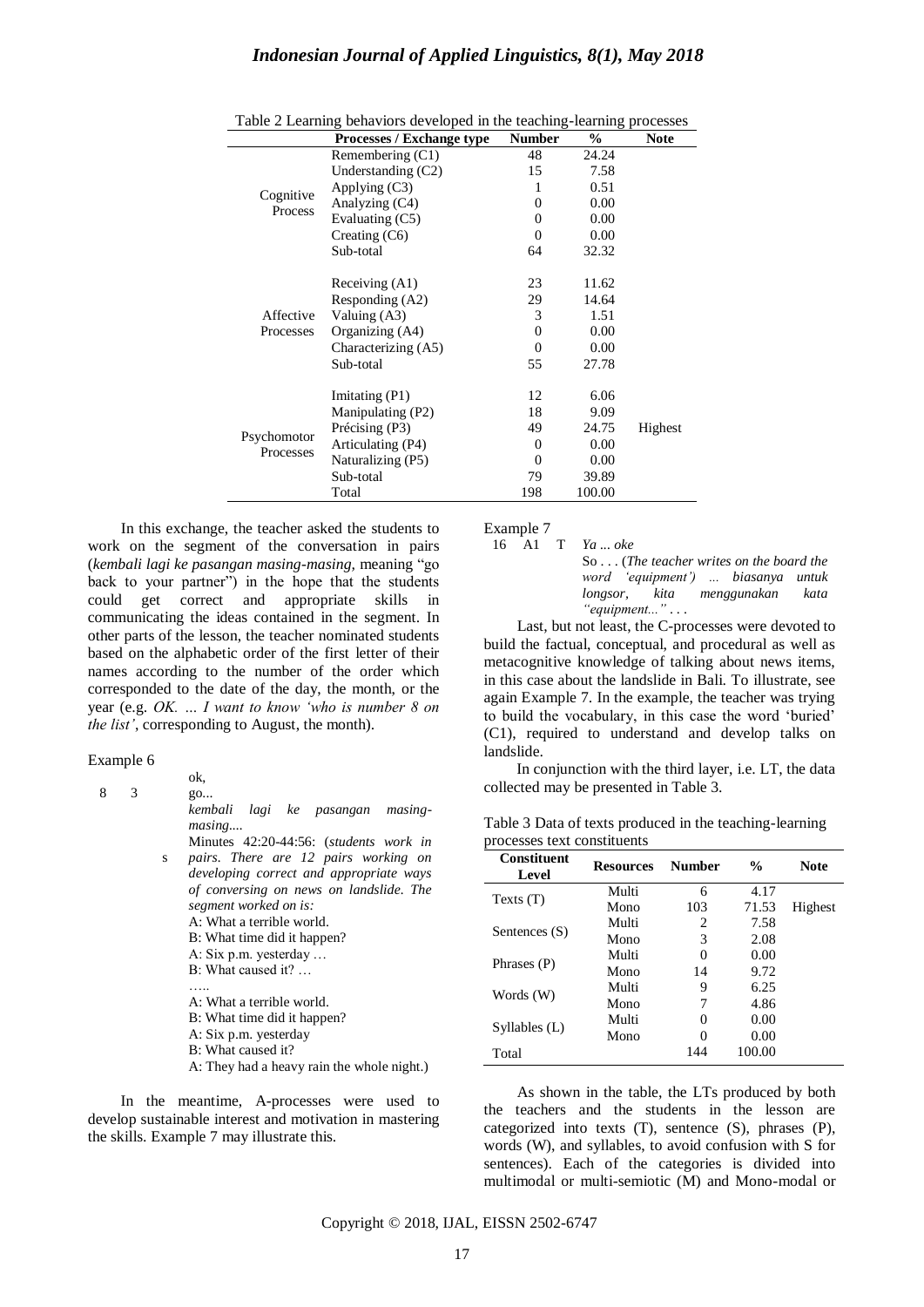mono-semiotic (Suherdi, 2017), depending on whether or not they involve more than one mode or semiotic resource. Here are some facts of LTs:

- 1. Monomodal and/or monosemiotic texts form the majority of LTs in the lesson up to 103 (71.53%).
- 2. There are 6 multimodal and/or multi-semiotic texts (MT), 2 sentences, and 9 words.
- 3. No syllable or multimodal phrase is shown in the table.

The fact that mono-modal texts were produced in a great number in the lesson indicates that the teacher put texts as the basis of communicative competence development. In the meantime, other categories, including sentences, phrases, words, and even multimodal texts were utilized in his teaching to help develop texts mastery.

## **Discussion**

The patterns of SLE emerging in the data indicate the principles employed and the stage being carried out by the teacher, i.e. genre-based teaching (See, e.g. Rivera, 2012; Payaprom, 2012; Martin, 2015). As the stage carried out is the initial one, i.e. modeling, K1-initiated exchanges, which were developed to help the students get acquainted with the texts (Cf. Emilia, 2005; Malekie & Moghaddam, 2017), turned out to be the most dominant one in the lesson. The teacher successfully combined this with Ds1-initiated exchanges to engage students in the process of developing high standard of communicative skills. He also managed to make the best use of other patterns to support this. He used Dk1 initiated exchanges to engage students in watching and understanding the model, S1-initiated to present the model, and A-oriented exchanges to manage the class.

The interaction developed brings about conducive conditions for the development of processes required to establish the skills targeted at this stage, i.e. acquiring the model of talking about news items. The dominance of C1 is consistent with the nature of modeling. However, the dominance of P2 is rather surprising. P1 is more consistent with this stage. The fact that the class is composed of the best students in the schools may be accounted for this phenomenon. Hence, it is understandable if T is the most frequently produced LT in the lesson.

The way the teacher interwove all patterns of interaction, including the absence of S2-initiated exchanges signify the primacy of teacher's role as students' learning manager in engaging students in classroom activities (See also Marzano, Marzano, & Pickering, 2003), especially in foreign language teaching, and the significance of scaffolding (See also Yelland & Masters, 2007; Walqui, 2006; Van de Pol, Volman, & Beishuizen, 2010) in developing communicative competence. Furthermore, interweaving K1- and Ds1-initiated exchanges allowed him to lay firm foundations for students' performance. This is evident in students' texts production which is far larger in number than sentences, phrases, and words which are common in traditional teaching-learning processes (Feez & Joyce, 2002; Byram, 2004). Such kind of success may be attributed to the successes that follow. In addition, this may also be accounted for the students' sustained motivation and engagement throughout the teaching-learning process (Park et al., 2014).

The absence of higher order thinking processes and voluntary initiative in classroom communication in the part of the students may be due to the nature of modeling stage in any foreign language teaching, especially in Indonesian contexts. This strategy has intentionally been chosen to guarantee that the students would be served with comprehensible input as well as output which is, in Krashen's (1981, 1982) term, within their  $i + 1$ .

# **CONCLUSION**

This paper has been successful in demonstrating how SMSLEFA analyzes SLE synergistically and in describing SLE in an Indonesian genre-based teaching. As for the first objective, it has been shown that the data have been analyzed in three synergistic and integrated layers. The analysis of LI is used as the basis for the analyses of LB and LT. In the meantime, the analysis of LB helps elaborate the results of LI and LT analyses. Likewise, the result of LT analysis sheds light on the results of LI and LB analyses.

In conjunction with the second objective, the SLE has been described in such a way so that it is clear that the SLE patterns indicate the belief that the teacher holds about teaching and language teaching as well as communicative competence. In addition, the SLE in the teaching program is well sustained and helps the teacher and students achieve their teaching and learning objective targeted for the stage of teaching under investigation. To sum up, SMSLEFA has fulfilled its function well, and the SLE has been synergistically described.

Based on the conclusions, some further research need to be conducted both in relation to the development of SMSLEFA so that it can further elaborate complex exchanges that represent more complex conversations and in relation to revealing the intricacy of classroom dialogs in different settings and contexts of language teaching. All those efforts may further enlighten the classroom research, especially in the contexts of the teaching of languages in first, second, and foreign language perspectives.

# **REFERENCES**

- Angelaina, S., & Jimoyiannis, A. (2012). Analysing students' engagement and learning presence in an educational blog community. *Educational Media International, 49*(3)*,* 183–200.
- Berry, M. (1981a). Systemic linguistics and discourse analysis: a multi-layered approach to exchange structure. In M.Coulthard & M.Montgomery (eds),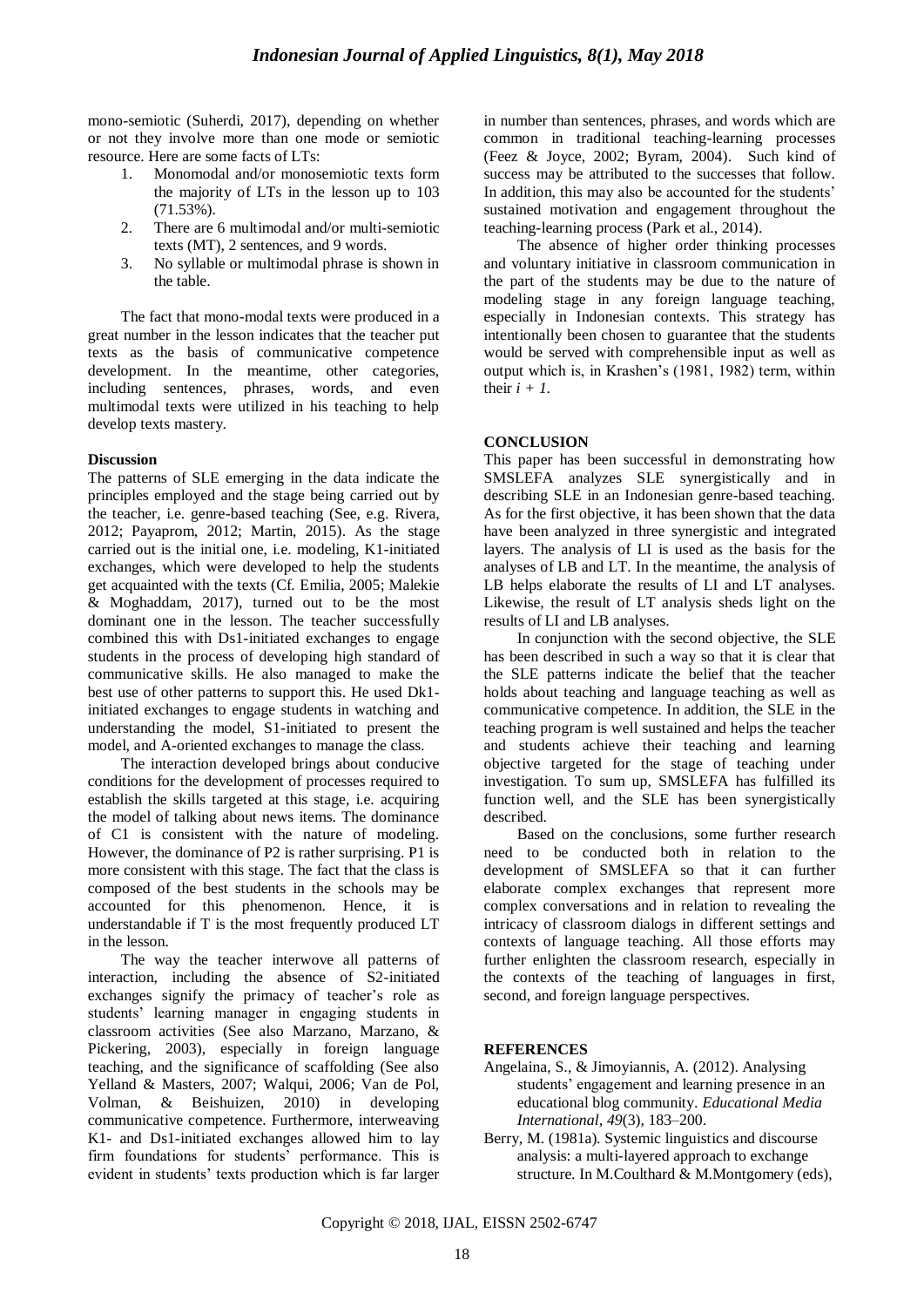*Studies in Discourse Analysis* (pp. 120–45.)*.*  London: Routledge & Kegan Paul

- Berry, M. (1981b). Towards layers of exchange structures for directive exchanges. *Network, 2,* 23- 32*.*
- Berry, M. (2014). Exchange structure revisited. Paper presented to *research groups at the universities of Cardiff.*
- Boss, K., Angell, K., & Tewell, E. (2015). The Amazing Library Race: Tracking student engagement and learning comprehension in library orientations. *Journal of Information Literacy, 9*(1), 1-14.
- Butt, D., Fahey, R., Spinks, S., & Yallop, C. (1995). *Using functional grammar: An explorer"s guide.*  Sydney: Macquarie University, NCELTR (National Centre for English Language Teaching and Research).
- Byram, M. (2004). Genre and genre-based teaching. *The Routledge Encyclopedia of Language Teaching and Learning* (pp. 234-237). London: Routledge.
- Carini, R. M., Kuh, G. D., & Kelin, S. P. (2006). Student engagement and student learning: Testing the linkages. *Research in Higher Education, 47*(1)*,*  1-32.
- Crook, C., & Mitchell, G. (2012). Ambience in social learning: student engagement with new designs for learning spaces. *Cambridge Journal of Education 42*(2)*,* 121–139*.*
- Dave, R. H. (1975). Psychomotor levels. In R J Armstrong (ed.) *Developing and writing behavioural objectives* (pp. 20-21). Tucson: Educational Innovators Press.
- Day, R. (2015). Equalizing classroom participation. *Journal of Asia TEFL, 12*(*2*)*,* 1-17*.*
- Emilia, E. (2005). A critical genre-based approach to teaching academic writing in a tertiary EFL context in Indonesia (A dissertation). The University of Melbourne, Australia.
- Emilia, E., & Hamied, F. A. (2015). Systemic functional linguistic genre pedagogy (SFL GP) in a tertiary EFL writing context in Indonesia. *TEFLIN Journal, 26*(2), 155-182.
- Feez, S. & Joyce, H. (2002). *Text-based syllabus design.* Sydney: NCELTR, Macquarie University.
- Halliday, M.A.K. & Hassan, R. (1985). *Language, context and text: A social semiotic perspective*. Melbourne: Deakin University Press.
- Halliday, M.A.K. (1961). Categories of the theory of grammar. *Word*, *17*(3), 241-292.
- Halliday, M.A.K. (1975). *Learning how to mean: explorations in the development of language*. London: Edward Arnold.
- Halliday, M.A.K. (1985). *Introduction to functional grammar*. London: Edward Arnold.
- Halliday, M.A.K. (1994). Contexts of English. In K. Carlon, K. Davidse & B. Rudzka-Ostyn (eds.) *Perspectives of English: studies in honour of Professor Emma Vorlat Peeters.*
- Halliday, M. A. K. (2007). *Language and education.*  London: Continuum.
- Halliday, M. A. K. (2010). Language evolving: Some systemic functional reflections on the history of meaning. Written version of plenary talk at ISFC 2010 at the University of British Columbia.
- Henrie, C. R., Bodily, R. B., Manwaring, K. C., & Graham, C. R. (2015). Exploring intensive longitudinal measures of student engagement in blended learning. *International Review of Research in Open and Distributed Learning, 16*(3), 131-155*.*
- Ko, J. W., Park, S., Yu, H. S., Kim, S. J., & Kim, D. M. (2016). The structural relationship between student engagement and learning outcomes in Korea. *Asia-Pacific Edu Res, 25*(1), 147–157*.*
- Krashen, S. D. (1981). *Second language acquisition and second language learning*. New York: Pergamon.
- Krashen, S. D. (1982). *Principles and practices in second language acquisition*. Oxford: Pergamon.
- Kratwhol, D. R., Bloom, B. S., & Maisa, B. B. (1973). *Taxonomy of educational objectives: The classification of educational goals. Handbook II: Affective domain*. New York: David McKay, Co., Inc.
- Kuh, G. D. (2009) What student affairs professionals need to know about student engagement. *Journal of College Student Development, 50*(6), 683–706*.*
- Love, K. & Suherdi, D. (1996). The negotiation of knowledge in an adult English as a second language classroom. *Linguistics and Education, 8*(3), 229-267*.*
- Malekie, S., & Moghaddam, M. Y. (2017). Modeling and non-modeling genre-based approach to writing argument-led introduction paragraphs: A case of English students in Iran. *Journal of Language and Translation, 7*(13), 13-23*.*
- Martin, J. R. (1985). Process and text: Two aspects human semiosis. In J. D. Benson, & W. S. Greaves, (eds) *Systemic Perspectives on Discourse, Volume 1*: *Selected theoretical papers from the 9th Int. Systemic Workshop*. Norwood, N.J.: Ablex.
- Martin, J. R. (2015). *Genre-based pedagogy and literacy program*. A presentation in a Seminar and Workshop in the Indonesia University of Education, 4-5 April 2015.
- Marzano, R. J., Marzano, J. S., & Pickering, D. J. (2003). *Classroom management that works: Research-based strategies for every teacher.* Massachusetts: ASCD.
- Matthiessen, C. M. I. M. (2012). Systemic functional linguistics as appliable linguistics: social accountability and critical approaches. *D.E.L.T.A,* 28(Especial), 435-471.
- Park, D. C., Lodi-Smith, J., Drew, L., Haber, S., Hebrank, A., Bischof, G. N., & Aamodt, W. (2013). The impact of sustained engagement on cognitive function in older adults the synapse project*. Psychological Science, 25*(1)*,* 103-112.
- Payaprom, S. (2012). *The impact of a genre-based approach in English language teaching in an EFL*